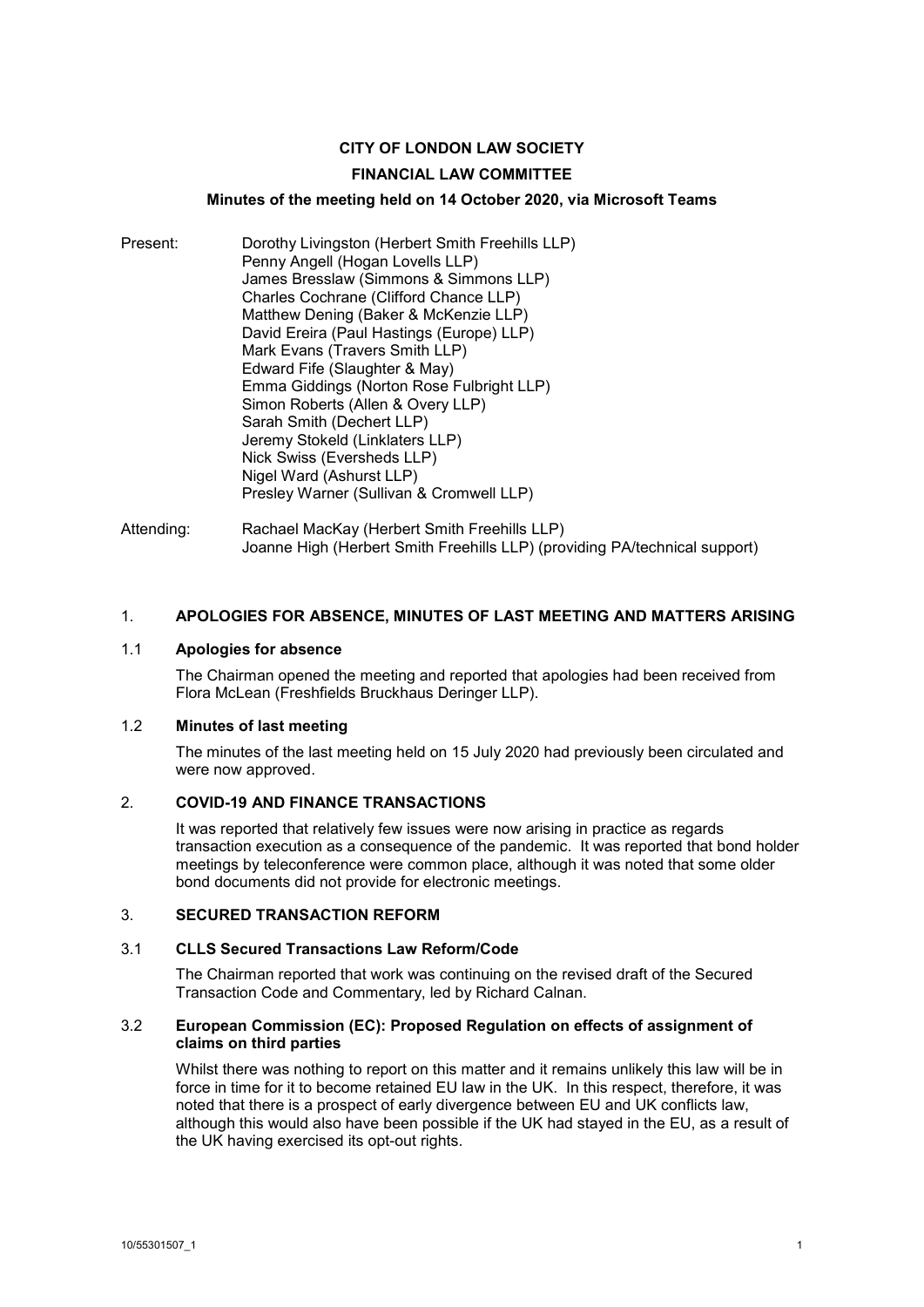### 4. **LIBOR – PLANNED END AT END OF 2021**

It was reported that progress continues to be made in the loans market by the various sterling/UK working groups to prepare for LIBOR cessation, including the publication of a compounded SONIA index (August 2020), the publication by the LMA of a Risk Free Rate transaction tracker and the publication by the LMA of an exposure draft of its multicurrency term and revolving facilities agreement incorporating rate switch provisions (lookback without observation shift) and commentary.

However significant practical and legal issues remain, including issues relating to credit adjustment spread, uncertainty around possible legislative fixes for "tough legacy" contracts and divergence of approaches in different markets and jurisdictions. It was also noted that there still appears to be little support for a hard-wired approach in loan agreements.

*AFTER NOTE: October 2020 – LMA published a notice "Revised Screen Rate Clause and pre-cessation trigger" which provides suggested drafting to address Screen Rate not being representative of the underlying market or economic reality (and to be consistent with approach taken by other bodies); ISDA published its 2020 IBOR Fallbacks Protocol and IBOR Fallbacks Supplement (which introduce hard wired fallbacks from IBORS to relevant risk free rates for new and legacy products).*

## 5. **FIFTH MONEY LAUNDERING DIRECTIVE (MLD 5) – TRUSTS**

The Committee was reminded of the HM Treasury/HMRC consultation (January 2020) on changes to the Trust Registration Service to transpose the trust registration requirements of MLD 5 into UK law. The consultation had included draft regulations to amend Part 5 of the Money Laundering, Terrorist Financing and Transfer of Funds (Information on the Payer) Regulations 2017, including new obligations on trustees of all express trusts to register beneficial ownership information unless an exception applies. There were no "grandfathering" provisions. Both the CLLS and the LMA had responded expressing concerns about such an overly burdensome regime for trusts used in financial products and transactions. It was noted that HM Treasury/HMRC had issued its response to the consultation in July, but it was not clear from this whether any amendments would be made to address the concerns raised in relation to finance products and transactions.

*AFTER NOTE: The Money Laundering and Terrorist Financing (Amendment) (EU Exit) Regulations 2020 were laid before Parliament on 15 September and (mostly) came into force on 6 October 2020. Excluded Trusts are much wider than originally proposed - see Schedule 3A (Excluded Trusts) which includes financial markets infrastructure trusts (para 10), professional services trusts (FSMA and escrow) (para 11), capital markets trusts (para 13) and commercial transaction trusts (para 14 – the carve out for commercial loans/security trust arrangements).*

### 6. **INSOLVENCY**

### 6.1 **Corporate Insolvency and Governance Act 2020**

It was reported that this may require review of insolvency qualifications in legal opinions issued in relation to lending transactions. There was nothing further to report on this item.

#### 6.2 **Re-introduction of crown preference**

The Committee noted that The Insolvency Act 1986 (HMRC Debts: Priority on Insolvency) Regulations 2020 had been made on 11 September 2020.

The Committee was also reminded that crown preference (eg PAYE income tax and NI contributions) would be re-introduced from 1 December 2020.

### 6.3 **EU adoption of Commission proposal for a Directive on preventive restructuring frameworks, second chance and measures etc**

There was nothing to report on this item.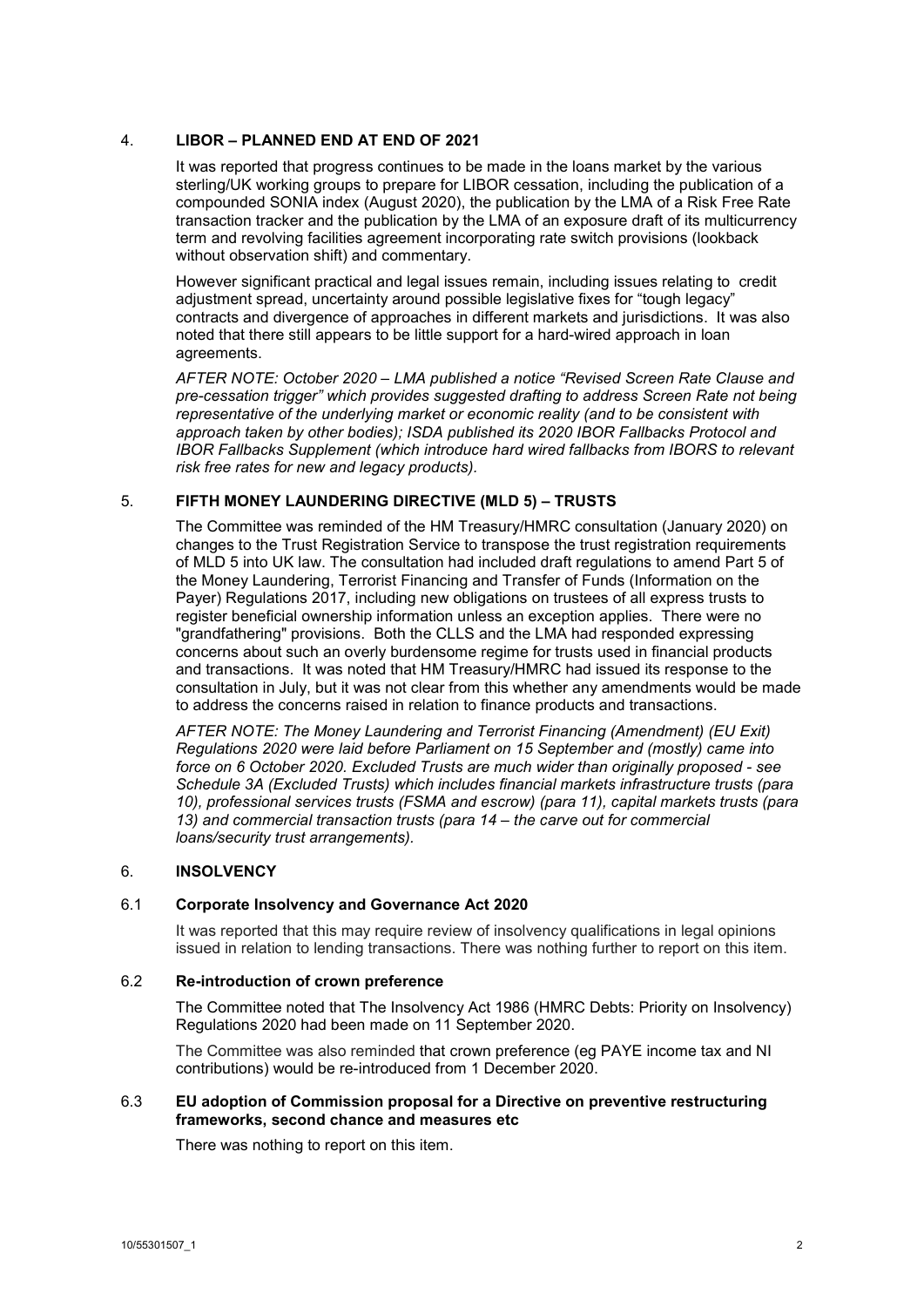### 6.4 **Financial Collateral Arrangements Regulations**

The Committee was reminded that a dialogue with HM Treasury had commenced regarding possible changes to the Regulations, but substantive work was not likely until 2021.

*AFTER NOTE: Section 36 of the Financial Services Bill (currently before Parliament) is seeking to address the vires question regarding the scope of the Financial Collateral Arrangements (No 2) Regulations (as highlighted in United States v Nolan [2015] UKSC 63). Dorothy Livingston and Mark Evans are discussing the drafting with the Treasury.*

### 7. **TAX: DAC6 REPORTING RULES**

The Committee was reminded that new reporting obligations had come into force in August under the DAC6 EU Directive (2018/822) and UK Regulations (The International Tax Enforcement (Disclosable Arrangements) Regulations 2020 (SI 2020/25)). This requires UK intermediaries to report certain cross-border arrangements to HMRC. Practice in the context of finance transactions was still developing.

### 8. **ELECTRONIC SIGNATURES AND OTHER TECHNICAL DEVELOPMENTS**

### 8.1 **Electronic Signatures**

Following publication of the final report of the Law Commission on the Electronic Execution of Documents (September 2019), an addendum to the CLLS/Law Society 2016 paper on electronic signatures is in progress.

It was also noted that due to the Covid-19 pandemic, HM Land Registry had announced temporary changes to its requirements regarding execution of documents, such that it was temporarily accepting for registration certain documents which had been signed following the *Mercury* protocol and (subject to other HM Land Registry requirements) documents executed using an e-signature platform, which was a welcome development.

### 8.2 **Cryptocurrency and Smart Contracts**

The Committee was reminded that Tolek Petch and the Chairman were working with the UK Judicial Task Force to consider dispute resolution issues in relation to cryptocurrency and smart contracts. Further developments are awaited.

It was also noted that, on 21 September 2020, the Law Commission had announced a new project: Adapting English law for the digital revolution, covering smart contracts and digital assets (including "possession" of these assets). A call for evidence was expected later in the year.

# 9. **CLLS LEGAL OPINION GUIDE**

An updated version of the CLLS Legal Opinion Guide had been prepared and circulated by Geoffrey Yeowart (21 September 2020). The amendments addressed, for example, esignatures and the SRA Code of Conduct. Comments had been requested by 5 October 2020.

*AFTER NOTE: A revised version of the Guide had been circulated by Geoffrey Yeowart on 22 October. Final comments were requested by 9 November.*

### 10. **BEIS CONSULTATION ON CORPORATE TRANSPARENCY AND REGISTER REFORM (COMPANIES HOUSE)**

There was nothing to report on this item. The Committee would continue to keep a watching brief.

### 11. **INTERMEDIATED SECURITIES – LAW COMMISSION REVIEW**

The Chairman reminded the meeting that she had been appointed to the advisory panel for the Law Commission's scoping study and that she and Mark Evans were contributing to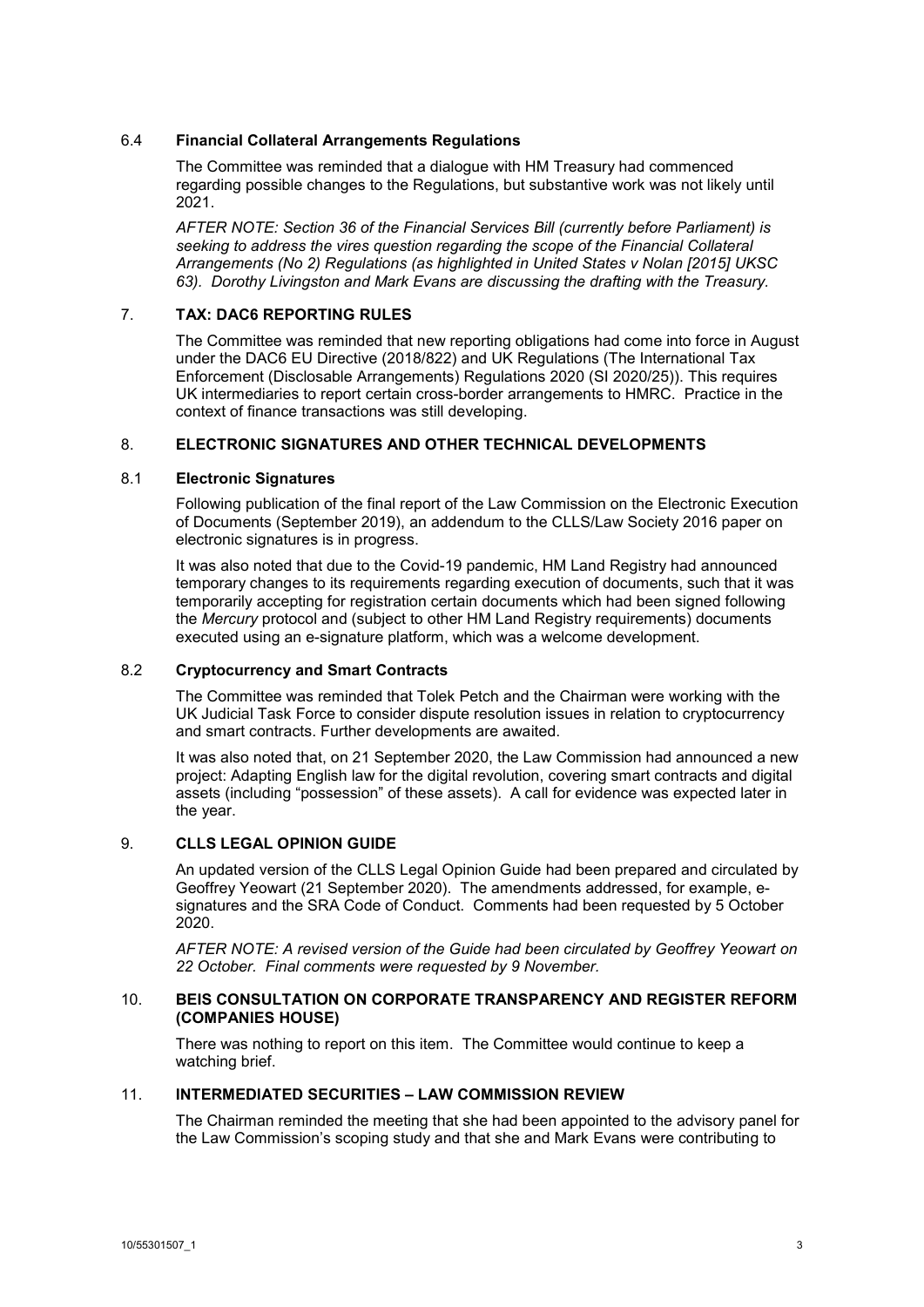discussions. Further developments were awaited and a Law Commission consultation paper was expected before the end of the year.

*AFTER NOTE: A Law Commission Scoping Paper: Intermediated Securities: who owns your shares ? was issued on 11 November 2020 which outlines problems with the system of intermediated securities and possible solutions. It is now for the Government to decide if further work should be undertaken.*

### 12. **GOVERNMENT PROPOSALS FOR A NEW REGISTER OF BENEFICIAL OWNERS OF OVERSEAS COMPANIES WHICH OWN UK PROPERTY**

There was nothing new to report on this item. The Committee would continue to keep a watching brief.

### 13. **COMPETITION: NEW NATIONAL SECURITY CONTROLS - COMPETITION LAW COMMITTEE'S SUBMISSION AND COOPERATION WITH COMPANY LAW COMMITTEE**

It was noted that the new EU law (Regulation 2019/452) is now in force (11 October 2020), but the European Commission had confirmed it did not affect the United Kingdom.

The UK Government is due to publish a bill on a new UK regime soon.

*AFTER NOTE: The National Security and Investment Bill was published on 11 November. It is expected to become law in spring 2021. The legislation will introduce for the first time a separate regime and powers for the review of foreign direct investment in the UK (replacing the existing public interest merger regime in the Enterprise Act 2002). The new regime will apply to any acquisition of a "material influence" (15% shareholding or more) in a company, assets (including land) or intellectual property which potentially gives rise to UK national security concerns. 17 specified sectors will be subject to a mandatory notification requirement as regards acquisitions of controlling interests in shares. The right of riview (but not the pre-clearance requirement) will apply to share acquisitions after the presentation of the Bill to Parliament.* 

#### 14. **FINANCIAL STABILITY: EU BANK RECOVERY AND RESOLUTION DIRECTIVE, ARTICLE 55 – CONTRACTUAL RECOGNITION OF BAIL-IN, ISSUES WITH RING FENCED BANKING**

### 14.1 **Resolvability of Too Big to Fail Financial Institutions – BRRD Proposed Moratoria and amendments to Article 55: BRRD II (EU 2019/879)**

The Committee was reminded that BRRD II which will amend Article 55 (contractual recognition of bail-in requirement)*,* provide a new moratorium tool and introduce a new MREL (minimum requirements for own funds and eligible liabilities) regime reflecting G20 commitments is due to be implemented by 28 December 2020.

HM Treasury had consulted on the implementation of this Directive and submissions had been made via Committee members' participation on the Banking Liaison Panel and the work of UK Finance on new statutory instruments.

### 14.2 **Loan origination and monitoring**

There was nothing to report on this item.

### 14.3 **Ring-fencing**

There was nothing to report on this item.

### 15. **BREXIT – END OF TRANSITION, EQUIVALENCE, JURISDICTION AND ENFORCEMENT OF FOREIGN JUDGMENTS**

The Committee was reminded that the end of the transition period and the date on which EU law will cease to be directly effective in UK, was fast approaching - 31 December 2020.

The Chairman reported on various things: